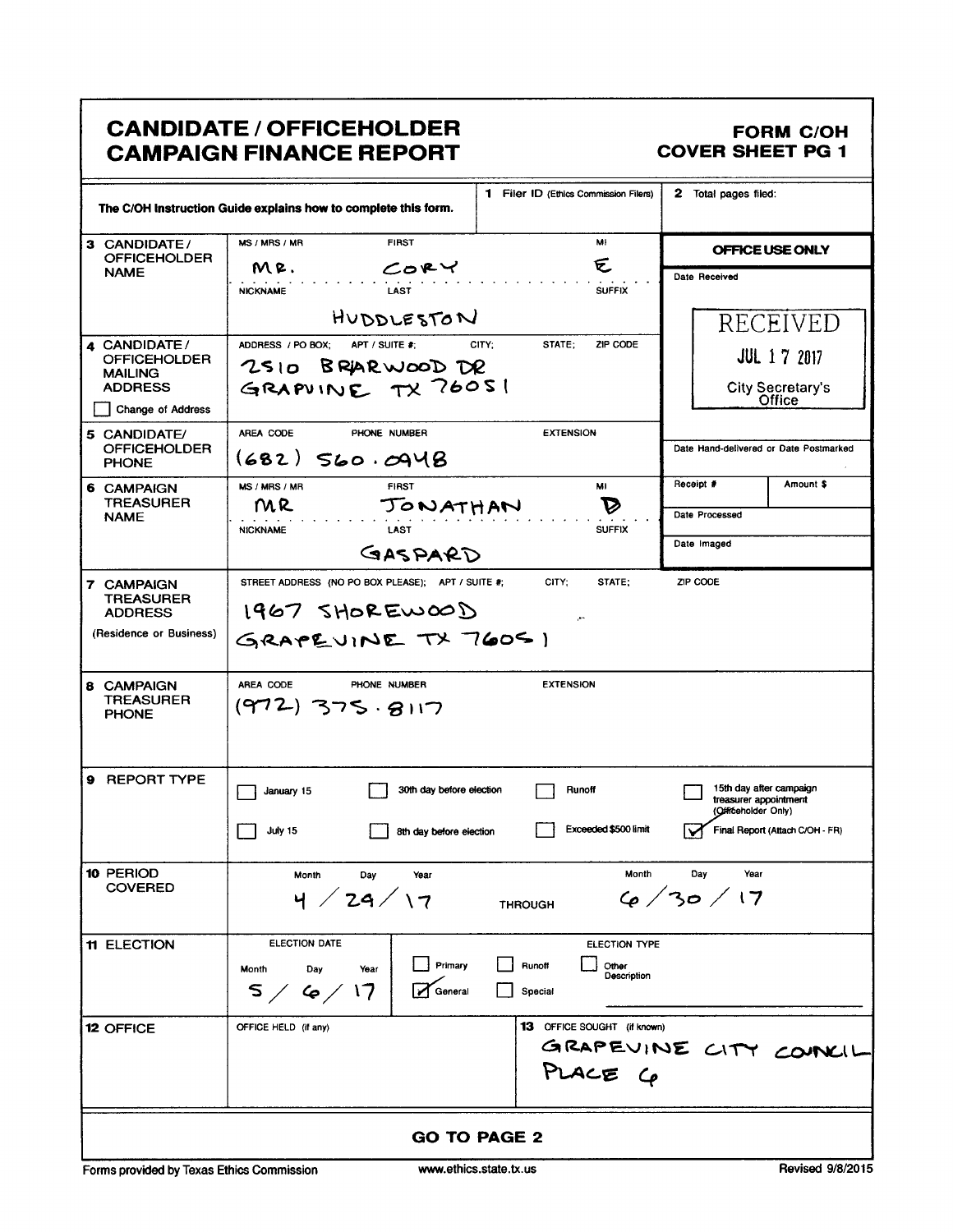# CANDIDATE / OFFICEHOLDER FORM C/OH CAMPAIGN FINANCE REPORT COVER SHEET PG 2

| 14 C/OH NAME<br>CORY                                                 |                                                                                                          |                                                                                                                                                                                                                                                                                                                                                                         | 15 Filer ID (Ethics Commission Filers)                                                                                                                                                                 |
|----------------------------------------------------------------------|----------------------------------------------------------------------------------------------------------|-------------------------------------------------------------------------------------------------------------------------------------------------------------------------------------------------------------------------------------------------------------------------------------------------------------------------------------------------------------------------|--------------------------------------------------------------------------------------------------------------------------------------------------------------------------------------------------------|
| <b>16 NOTICE FROM</b><br><b>POLITICAL</b><br>COMMITTEE(S)            | HUDDLESTAN<br>OF SUCH EXPENDITURES.                                                                      | THIS BOX IS FOR NOTICE OF POLITICAL CONTRIBUTIONS ACCEPTED OR POLITICAL EXPENDITURES MADE BY POLITICAL COMMITTEES TO<br>SUPPORT THE CANDIDATE / OFFICEHOLDER. THESE EXPENDITURES MAY HAVE BEEN MADE WITHOUT THE CANDIDATE'S OR OFFICEHOLDER'S<br>KNOWLEDGE OR CONSENT. CANDIDATES AND OFFICEHOLDERS ARE REQUIRED TO REPORT THIS INFORMATION ONLY IF THEY RECEIVE NOTICE |                                                                                                                                                                                                        |
|                                                                      | <b>COMMITTEE TYPE</b><br>GENERAL<br>SPECIFIC                                                             | <b>COMMITTEE NAME</b><br><b>COMMITTEE ADDRESS</b>                                                                                                                                                                                                                                                                                                                       |                                                                                                                                                                                                        |
| <b>Additional Pages</b>                                              |                                                                                                          | COMMITTEE CAMPAIGN TREASURER NAME<br><b>COMMITTEE CAMPAIGN TREASURER ADDRESS</b>                                                                                                                                                                                                                                                                                        |                                                                                                                                                                                                        |
|                                                                      |                                                                                                          |                                                                                                                                                                                                                                                                                                                                                                         |                                                                                                                                                                                                        |
| <b>17 CONTRIBUTION</b><br><b>TOTALS</b>                              | 1.                                                                                                       | TOTAL POLITICAL CONTRIBUTIONS OF \$50 OR LESS (OTHER THAN<br>PLEDGES, LOANS, OR GUARANTEES OF LOANS), UNLESS ITEMIZED                                                                                                                                                                                                                                                   | \$<br>$\boldsymbol{\mathsf{a}}$                                                                                                                                                                        |
|                                                                      | 2.                                                                                                       | TOTAL POLITICAL CONTRIBUTIONS<br>(OTHER THAN PLEDGES, LOANS, OR GUARANTEES OF LOANS)                                                                                                                                                                                                                                                                                    | \$<br>$\mathcal{L}$                                                                                                                                                                                    |
| <b>EXPENDITURE</b><br><b>TOTALS</b>                                  | З.                                                                                                       | TOTAL POLITICAL EXPENDITURES OF \$100 OR LESS,<br><b>UNLESS ITEMIZED</b>                                                                                                                                                                                                                                                                                                | \$<br>173.39                                                                                                                                                                                           |
|                                                                      | 4.                                                                                                       | <b>TOTAL POLITICAL EXPENDITURES</b>                                                                                                                                                                                                                                                                                                                                     | \$<br>1383.23                                                                                                                                                                                          |
| <b>CONTRIBUTION</b><br><b>BALANCE</b>                                | 5.                                                                                                       | TOTAL POLITICAL CONTRIBUTIONS MAINTAINED AS OF THE LAST DAY<br>OF REPORTING PERIOD                                                                                                                                                                                                                                                                                      | \$<br>$\circ$                                                                                                                                                                                          |
| <b>OUTSTANDING</b><br><b>LOAN TOTALS</b>                             | 6.                                                                                                       | TOTAL PRINCIPAL AMOUNT OF ALL OUTSTANDING LOANS AS OF THE<br>LAST DAY OF THE REPORTING PERIOD                                                                                                                                                                                                                                                                           | S                                                                                                                                                                                                      |
| 18 AFFIDAVIT<br>www.<br>**********<br>AFFIX NOTARY STAMP / SEALABOVE | <b>SHAWNA BARNES</b><br>Notary Public, State of Texas<br>Comm. Expires 04-13-2019<br>Notary ID 130188090 | under Title 15, Election Code.                                                                                                                                                                                                                                                                                                                                          | I swear, or affirm, under penalty of perjury, that the accompanying report is<br>true and correct and includes all information required to be reported by me<br>Sidnature of Candidate or Officeholder |

|                                         | Sworn to and subscribed before me, by the said LOry Hurbleston | this the                            |
|-----------------------------------------|----------------------------------------------------------------|-------------------------------------|
| 20                                      | , to certify which, witness my hand and seal of office.        |                                     |
|                                         | ungtames Shuwngbarnes                                          | Acet Mity Serretar                  |
| Signature of officer administering bath | Printed name of officer administering oath                     | Title of officer administering oath |

Forms provided by Texas Ethics Commission www.ethics.state.tx.us Revised 9/8/2015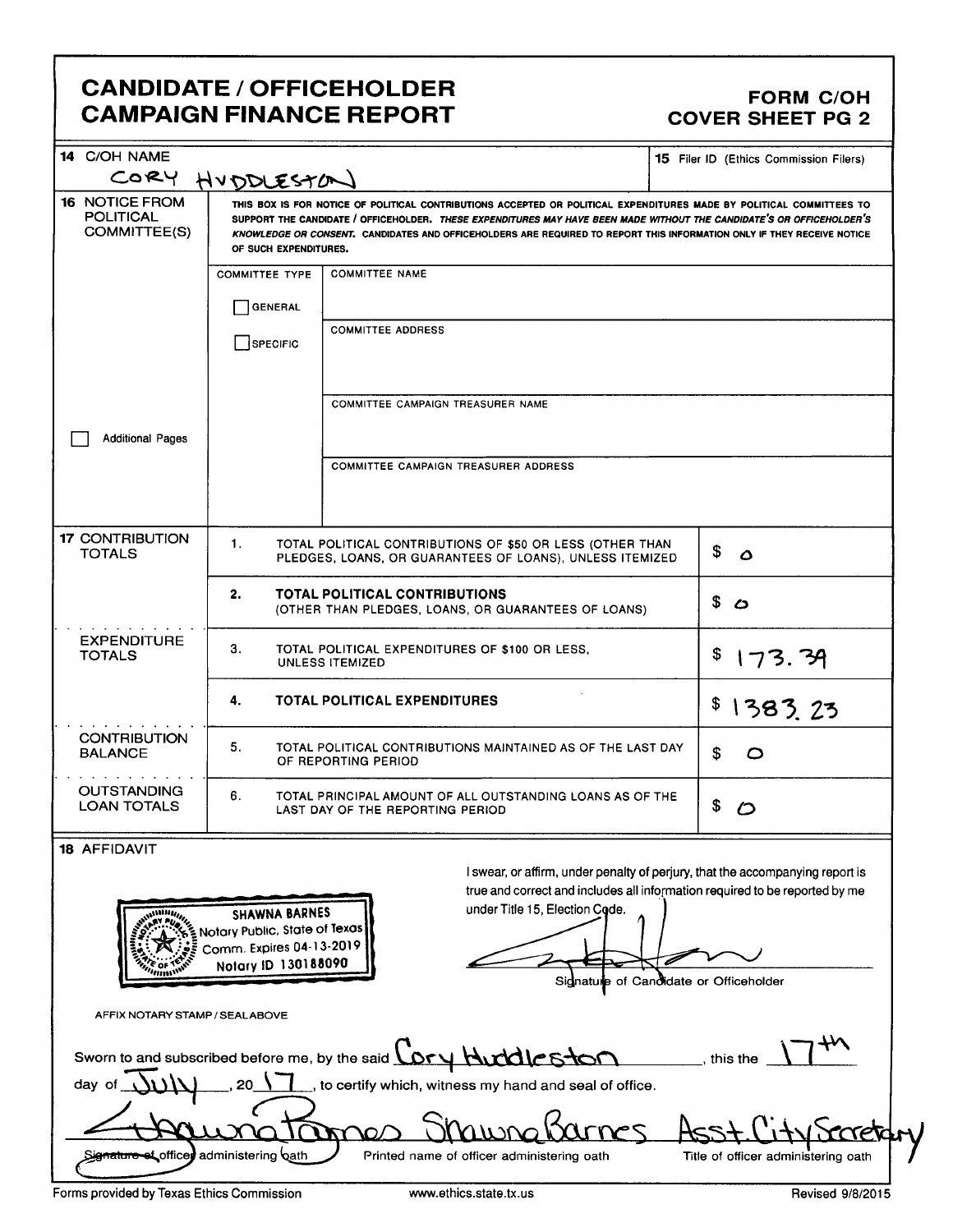# **SUBTOTALS - C/OH**

## **FORM C/OH COVER SHEET PG 3**

| 19 FILER NAME                                                                                       | 20 Filer ID (Ethics Commission Filers) |
|-----------------------------------------------------------------------------------------------------|----------------------------------------|
| CORY HUDDLESTON                                                                                     |                                        |
| 21 SCHEDULE SUBTOTALS<br><b>NAME OF SCHEDULE</b>                                                    | <b>SUBTOTAL</b><br><b>AMOUNT</b>       |
| 1.<br>SCHEDULE A1: MONETARY POLITICAL CONTRIBUTIONS                                                 | \$<br>Ο                                |
| 2.<br>SCHEDULE A2: NON-MONETARY (IN-KIND) POLITICAL CONTRIBUTIONS                                   | \$<br>$\boldsymbol{c}$                 |
| З.<br>SCHEDULE B: PLEDGED CONTRIBUTIONS                                                             | \$<br>$\mathcal{O}$                    |
| <b>SCHEDULE E: LOANS</b><br>4.                                                                      | \$<br>Ο                                |
| 5.<br>SCHEDULE F1: POLITICAL EXPENDITURES MADE FROM POLITICAL CONTRIBUTIONS                         | \$1383.23                              |
| 6.<br>SCHEDULE F2: UNPAID INCURRED OBLIGATIONS                                                      | \$<br>$\circ$                          |
| 7.<br>SCHEDULE F3: PURCHASE OF INVESTMENTS MADE FROM POLITICAL CONTRIBUTIONS                        | $\delta$ 0                             |
| 8.<br>SCHEDULE F4: EXPENDITURES MADE BY CREDIT CARD                                                 | $\bullet$ 0                            |
| 9.<br>SCHEDULE G: POLITICAL EXPENDITURES MADE FROM PERSONAL FUNDS                                   | \$O                                    |
| 10.<br>SCHEDULE H: PAYMENT MADE FROM POLITICAL CONTRIBUTIONS TO A BUSINESS OF C/OH                  | \$700.66                               |
| 11.<br>SCHEDULE I: NON-POLITICAL EXPENDITURES MADE FROM POLITICAL CONTRIBUTIONS                     | \$<br>$\mathcal{D}$                    |
| SCHEDULE K: INTEREST, CREDITS, GAINS, REFUNDS, AND CONTRIBUTIONS<br>12.<br><b>RETURNED TO FILER</b> | $\degree$ 0                            |
|                                                                                                     |                                        |
|                                                                                                     |                                        |
|                                                                                                     |                                        |
|                                                                                                     |                                        |
|                                                                                                     |                                        |
|                                                                                                     |                                        |
|                                                                                                     |                                        |
|                                                                                                     |                                        |
|                                                                                                     |                                        |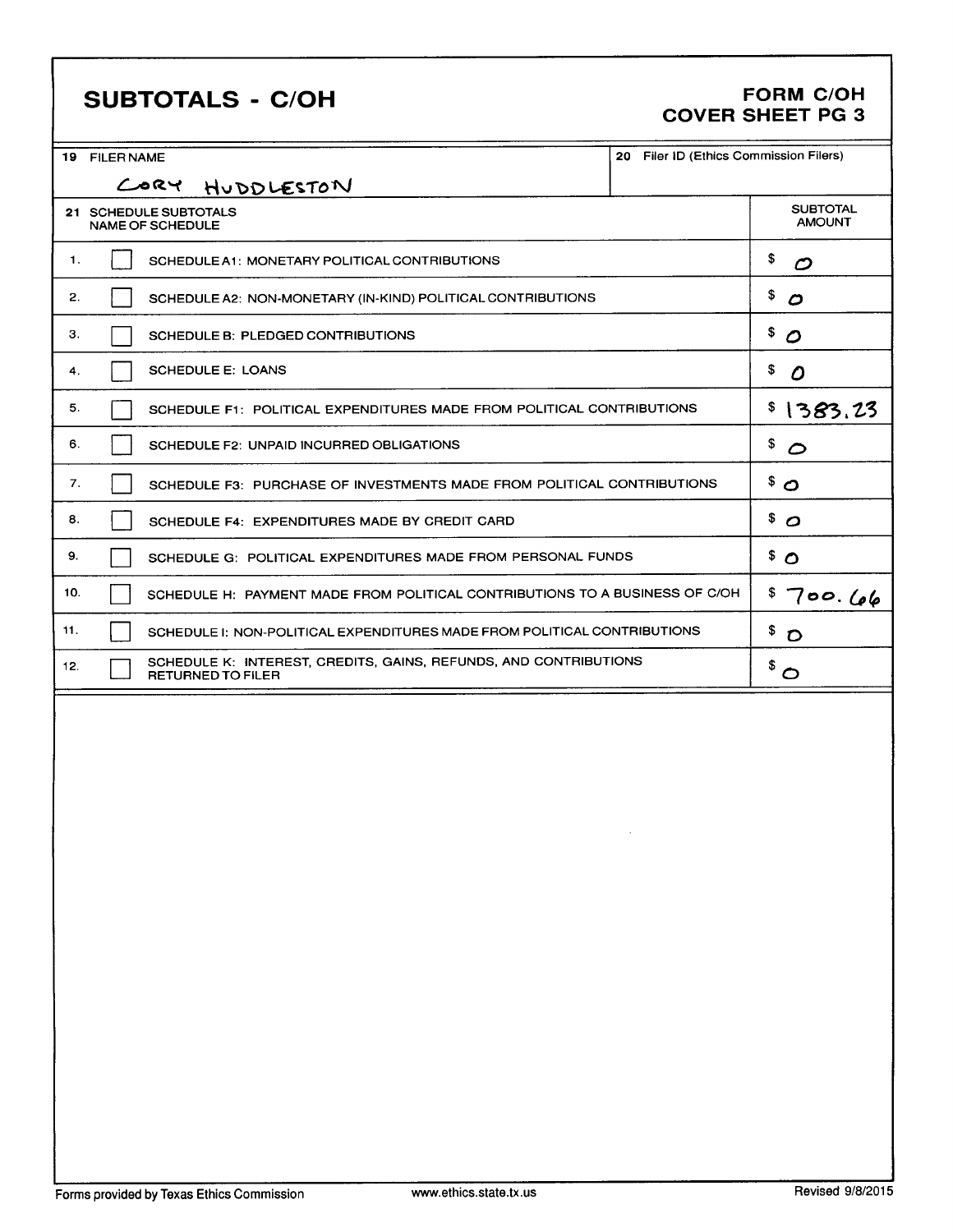| <b>POLITICAL EXPENDITURES MADE</b>  |  |
|-------------------------------------|--|
| <b>FROM POLITICAL CONTRIBUTIONS</b> |  |

# SCHEDULE F1

|                                                                                                                                                                                       |                        |                                                                  | <b>EXPENDITURE CATEGORIES FOR BOX 8(a)</b>                                                 |                                            |                                                                                                 |                                                                                                                                                                                                      |             |
|---------------------------------------------------------------------------------------------------------------------------------------------------------------------------------------|------------------------|------------------------------------------------------------------|--------------------------------------------------------------------------------------------|--------------------------------------------|-------------------------------------------------------------------------------------------------|------------------------------------------------------------------------------------------------------------------------------------------------------------------------------------------------------|-------------|
| <b>Advertising Expense</b><br>Accounting/Banking<br>Consulting Expense<br>Contributions/Donations Made By<br>Candidate/Officeholder/Political Committee<br><b>Credit Card Payment</b> |                        | Event Expense<br>Fees<br>Food/Beverage Expense<br>Legal Services | Gift/Awards/Memorials Expense<br>The Instruction Guide explains how to complete this form. | Polling Expense<br><b>Printing Expense</b> | Loan Repayment/Reimbursement<br>Office Overhead/Rental Expense<br>Salaries/Wages/Contract Labor | Solicitation/Fundraising Expense<br><b>Transportation Equipment &amp; Related Expense</b><br><b>Travel In District</b><br><b>Travel Out Of District</b><br>Other (enter a category not listed above) |             |
| 1 Total pages Schedule F1: 2 FILER NAME                                                                                                                                               |                        |                                                                  | CORY HUDDLESTON                                                                            |                                            |                                                                                                 | <b>3 Filer ID (Ethics Commission Filers)</b>                                                                                                                                                         |             |
| 4 Date<br>5/(6/17)                                                                                                                                                                    | 5 Payee name<br>FED EX |                                                                  |                                                                                            |                                            |                                                                                                 |                                                                                                                                                                                                      |             |
| $6$ Amount $($)$<br>140.73                                                                                                                                                            | 7 Payee address;       |                                                                  | City; State; Zip Code<br>415 E STATE HWY 114<br>GRAPEVINE TX 76051                         |                                            |                                                                                                 |                                                                                                                                                                                                      |             |
| 8<br><b>PURPOSE</b><br>OF<br><b>EXPENDITURE</b>                                                                                                                                       |                        | FLYERS                                                           | (a) Category (See Categories listed at the top of this schedule)<br>PRINTING EXPENSE       |                                            | (b) Description                                                                                 | Check if travel outside of Texas. Complete Schedule T.<br>Check if Austin, TX, officeholder living expense                                                                                           |             |
| <b>9</b> Complete ONLY if direct<br>expenditure to benefit C/OH                                                                                                                       |                        | Candidate / Officeholder name                                    |                                                                                            |                                            | Office sought                                                                                   |                                                                                                                                                                                                      | Office held |
| Date<br>5/6/17                                                                                                                                                                        | Payee name             |                                                                  | FARINAS WINERY                                                                             |                                            |                                                                                                 |                                                                                                                                                                                                      |             |
| Amount (\$)<br>245.05                                                                                                                                                                 |                        | 420 S. MAIN ST                                                   | Payee address; City; State; Zip Code<br>GRAPEVINE TX 76051                                 |                                            |                                                                                                 |                                                                                                                                                                                                      |             |
| <b>PURPOSE</b><br>OF<br><b>EXPENDITURE</b>                                                                                                                                            |                        | FOOD                                                             | Category (See Categories listed at the top of this schedule)<br>EVENT EXPENSE              |                                            | Description                                                                                     | Check if travel outside of Texas. Complete Schedule T<br>Check if Austin, TX, officeholder living expense                                                                                            |             |
| Complete ONLY if direct<br>expenditure to benefit C/OH                                                                                                                                |                        | Candidate / Officeholder name                                    |                                                                                            |                                            | Office sought                                                                                   |                                                                                                                                                                                                      | Office held |
| Date<br>フ・17,17                                                                                                                                                                       | Payee name             |                                                                  | WINGMEN MINISTRIES                                                                         |                                            |                                                                                                 |                                                                                                                                                                                                      |             |
| Amount (\$)<br>133,40                                                                                                                                                                 | Payee address;         |                                                                  | City; State; Zip Code<br>PO BOX 271812<br>FLOWER MOUND 75027                               |                                            |                                                                                                 |                                                                                                                                                                                                      |             |
| <b>PURPOSE</b><br>OF<br><b>EXPENDITURE</b>                                                                                                                                            | CUNDS                  |                                                                  | Category (See Categories listed at the top of this schedule)<br>DONATION OF REMAINING      |                                            | Description                                                                                     | Check if travel outside of Texas. Complete Schedule T.<br>Check if Austin, TX, officeholder living expense                                                                                           |             |
| Complete ONLY if direct<br>expenditure to benefit C/OH                                                                                                                                |                        | Candidate / Officeholder name                                    |                                                                                            |                                            | Office sought                                                                                   |                                                                                                                                                                                                      | Office held |
|                                                                                                                                                                                       |                        |                                                                  |                                                                                            |                                            | ATTACH ADDITIONAL COPIES OF THIS SCHEDULE AS NEEDED                                             |                                                                                                                                                                                                      |             |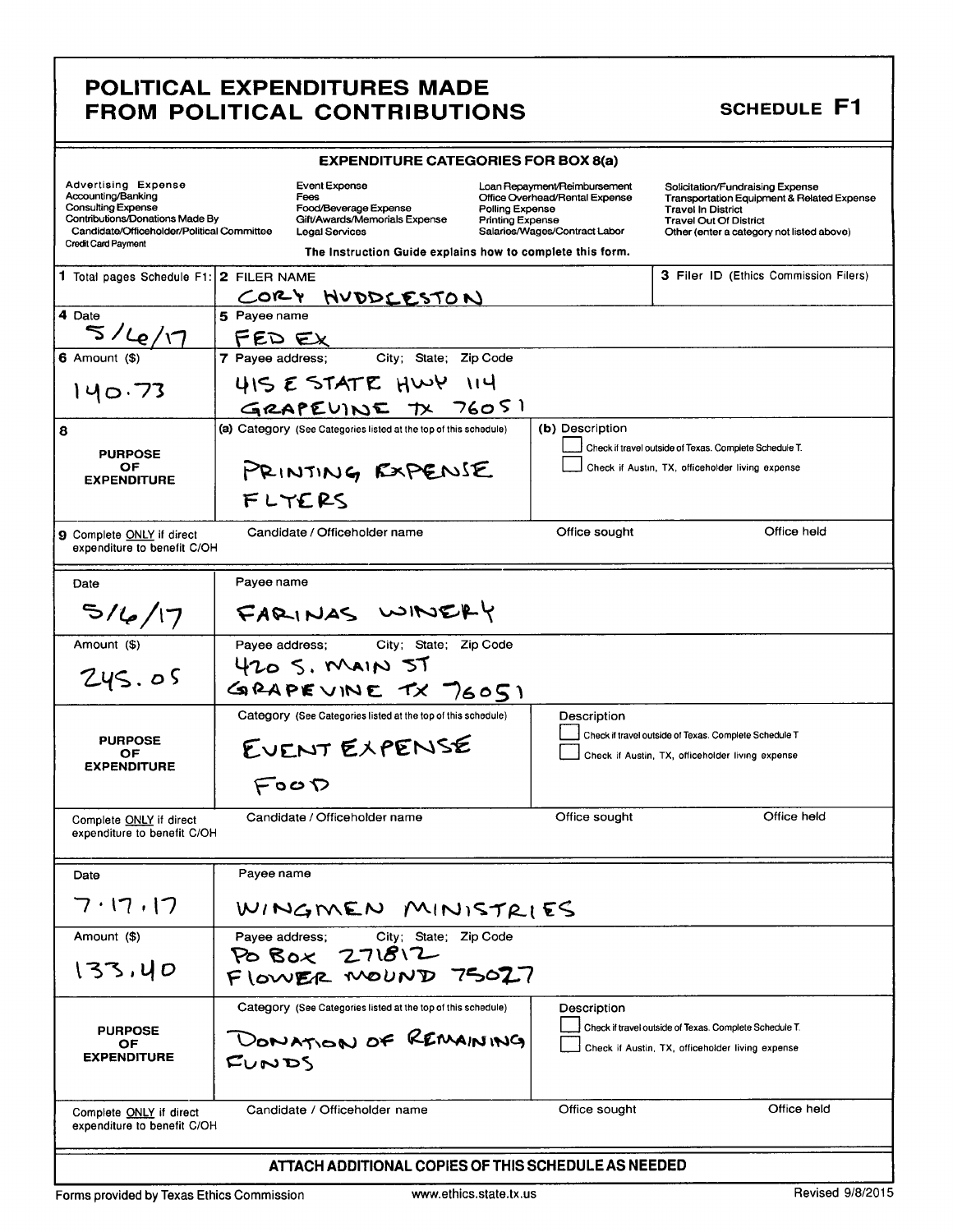|                                                                                                                                                                                       | <b>EXPENDITURE CATEGORIES FOR BOX 8(a)</b>                                                                                                                            |                                                                                                                                               |                                                                                                                                                                                           |
|---------------------------------------------------------------------------------------------------------------------------------------------------------------------------------------|-----------------------------------------------------------------------------------------------------------------------------------------------------------------------|-----------------------------------------------------------------------------------------------------------------------------------------------|-------------------------------------------------------------------------------------------------------------------------------------------------------------------------------------------|
| <b>Advertising Expense</b><br>Accounting/Banking<br><b>Consulting Expense</b><br>Contributions/Donations Made By<br>Candidate/Officeholder/Political Committee<br>Credit Card Payment | Event Expense<br>Fees<br>Food/Beverage Expense<br>Gift/Awards/Memorials Expense<br><b>Legal Services</b><br>The Instruction Guide explains how to complete this form. | Loan Repayment/Reimbursement<br>Office Overhead/Rental Expense<br>Polling Expense<br><b>Printing Expense</b><br>Salaries/Wages/Contract Labor | Solicitation/Fundraising Expense<br>Transportation Equipment & Related Expense<br><b>Travel In District</b><br><b>Travel Out Of District</b><br>Other (enter a category not listed above) |
| 1 Total pages Schedule H:                                                                                                                                                             | 2 FILER NAME<br>CORY MUDDLESTON                                                                                                                                       |                                                                                                                                               | <b>3 Filer ID</b> (Ethics Commission Filers)                                                                                                                                              |
| 4 Date<br>5/1/17                                                                                                                                                                      | 5 Business name<br>LURE STUDIOS                                                                                                                                       |                                                                                                                                               |                                                                                                                                                                                           |
| $6$ Amount $($ )<br>188.66                                                                                                                                                            | City; State; Zip Code<br><b>7</b> Business address;<br>1701 W. NORTHWEST NWY, SUITE 100<br>GRAPEVINE TX 76051                                                         |                                                                                                                                               |                                                                                                                                                                                           |
| 8<br><b>PURPOSE</b><br>ОF<br><b>EXPENDITURE</b>                                                                                                                                       | (a) Category (See Categories listed at the top of this schedule) (b) Description<br>PRINTING EXPENSE<br>T SHIRTS - DEPOSIT                                            |                                                                                                                                               | Check if travel outside of Texas. Complete Schedule T.<br>Check if Austin, TX, officeholder living expense                                                                                |
| 9 Complete ONLY if direct<br>expenditure to benefit C/OH                                                                                                                              | Candidate / Officeholder name                                                                                                                                         | Office sought                                                                                                                                 | Office held                                                                                                                                                                               |
| Date<br>5/23/17                                                                                                                                                                       | <b>Business name</b><br>LURE STUDIOS                                                                                                                                  |                                                                                                                                               |                                                                                                                                                                                           |
| Amount (\$)<br>512.00                                                                                                                                                                 | City; State; Zip Code<br>Business address;<br>1701 W. NORTHWEST NWY #100<br>GRAPEVINE TX 76051                                                                        |                                                                                                                                               |                                                                                                                                                                                           |
| <b>PURPOSE</b><br>OF.<br><b>EXPENDITURE</b>                                                                                                                                           | Category (See Categories listed at the top of this schedule)<br>PRINTING EXPENSE<br>TSHIP-IS - REMAINING                                                              | Description                                                                                                                                   | Check if travel outside of Texas. Complete Schedule T.<br>Check if Austin, TX, officeholder living expense                                                                                |
| Complete ONLY if direct<br>expenditure to benefit C/OH                                                                                                                                | Candidate / Officeholder name                                                                                                                                         | Office sought                                                                                                                                 | Office held                                                                                                                                                                               |
| Date<br>ᆕ                                                                                                                                                                             | <b>Business name</b><br><del>VUING</del> IN                                                                                                                           | EFER                                                                                                                                          |                                                                                                                                                                                           |
|                                                                                                                                                                                       | City; State; Zip Code<br>Business address;                                                                                                                            |                                                                                                                                               |                                                                                                                                                                                           |
| Amount (\$)                                                                                                                                                                           |                                                                                                                                                                       | Description                                                                                                                                   |                                                                                                                                                                                           |
| <b>PURPOSE</b><br>OF<br><b>EXPENDITURE</b>                                                                                                                                            | Category (See Categories listed at the top of this schedule)<br>ATION OF RE                                                                                           | Check if travel outside of Texas. Complete Schedule T.                                                                                        | Check if Austin, TX, officeholder living expense                                                                                                                                          |

Г

 $\bullet$ 

٦